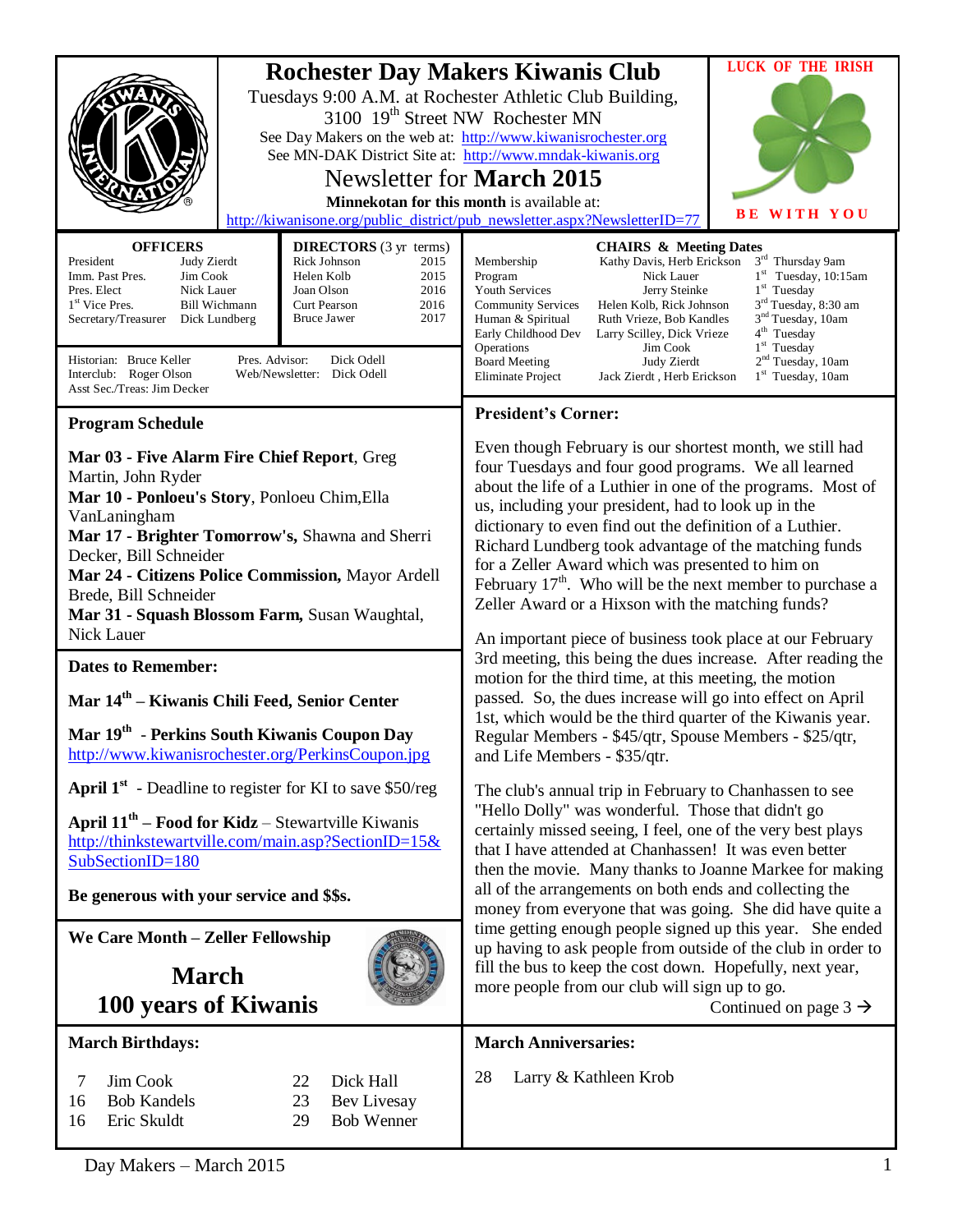#### **Secretary/Treasurer's Report – Feb 2015**

| <b>Bank Balance 1/31/2015:</b> | \$7,414.39 |
|--------------------------------|------------|
| Administrative Account:        | \$4,806.29 |
| Service Account:               | \$2,461.66 |
| <b>Bike Repair:</b>            | \$146.44   |

**Day Makers on leave:** Don Cain, Ron King, Sara King, Judy Lien, Bill Schneider

**January Service Hour Statistics:** 805 hours by 51 members, 65% Participation.

February 2015 Board Meeting Summary

Jim Cook and Dick Odell got a list of officers of the Rochester Kiwanis Clubs to the Post Bulletin for publication. Jim Cook confirmed the publishing.

A Rochester Fest Parade float to acknowledge, and celebrate the 100<sup>th</sup> anniversary of Kiwanis was proposed at our January meeting. All of the Region 7 clubs have been contacted to see if there is interest, but todate there have been no responses. Rochester Fest has been contacted. The parade registration cost is minimal, and we have been assured placement if registration is pursued. The board decided to gage the other clubs interest, and make a go/no-go decision at the March board meeting.

Three of our service projects have fallen below the minimum participation level of two members: Korean War Vets, Saturday Noon Meals, and Volunteers in Public Safety. Two of our service projects have minimum participation: Interfaith Hospitality Network, and Rochester Public Library. The board directed that the president and program committee schedule either a Program, or an Education Minute for each of these service projects before making a decision to discontinue.

The board approved Head Start as a new service project under the direction of the Early Childhood Development (ECD) committee. Bill Wichmann and Larry Scilley will be the first two volunteers.

Our former meeting site at Flamingo Bingo, now under the management of the Elks Club, may become available to us again per Dick Odell.

Continued Next Column  $\rightarrow$ 

### **Kiwanis Mission Statement:**

**Kiwanis is a global organization of volunteers dedicated to** *improving* **the world one child and one community at a time.**

### **Secy/Treasureer's Report:** continued

Jack and Judy Zierdt volunteered to follow up on this possible opportunity. The board directed the Zierdt's to follow-up with the Elks Club and report back to the board.

Dick Odell suggested that the program committee schedule Richard Devlin, Olmsted County Administrator, as a future program speaker. He was speaker at a Day Maker interclub at the Rochester Golden K, and it was a very interesting program.

# **COMMITTEE REPORTS**

**Membership –** Dick Podolske and Kay Eberman have dropped their membership. Pam Babb has had orientation, so could be installed as a member when she is ready. Current membership is 76. A "Prospective New Member" club meeting was proposed for members to invite acquaintances that would make good members. The program would be geared to educate them about what our club is all about, and encourage them to join us.

**Community Service –** The committee will meet next week. There are new volunteer opportunities coming up at the library, and other new projects are being reviewed. There is a food drive coming up at Channel One in March. The board approved a motion that a Channel One container be passed, in place of the Eliminate can, during the first three meetings in March with a minimum goal of \$100.

**Program-** Members are urged to suggest off-site programs, especially while we are meeting at the RAC. This would save the weekly meeting fee.

**Operations-** The banner hook is too low. The hook will be raised.

**Youth Services-** Bill Wichmann is pursuing a grant to fund the cribbage project in the schools. The board strongly supports the cribbage project at the Rochester Public Schools.

# **Richard Lundberg,** Secy/Treasurer

### **Who is this Day Maker? :**



He played basketball at JM when another Day Maker was teaching English at JM.

He is known for his "clean works" and "jolly attitude".

Handsome and smaller he was.

His name spelled backwards is: eknheoM evaD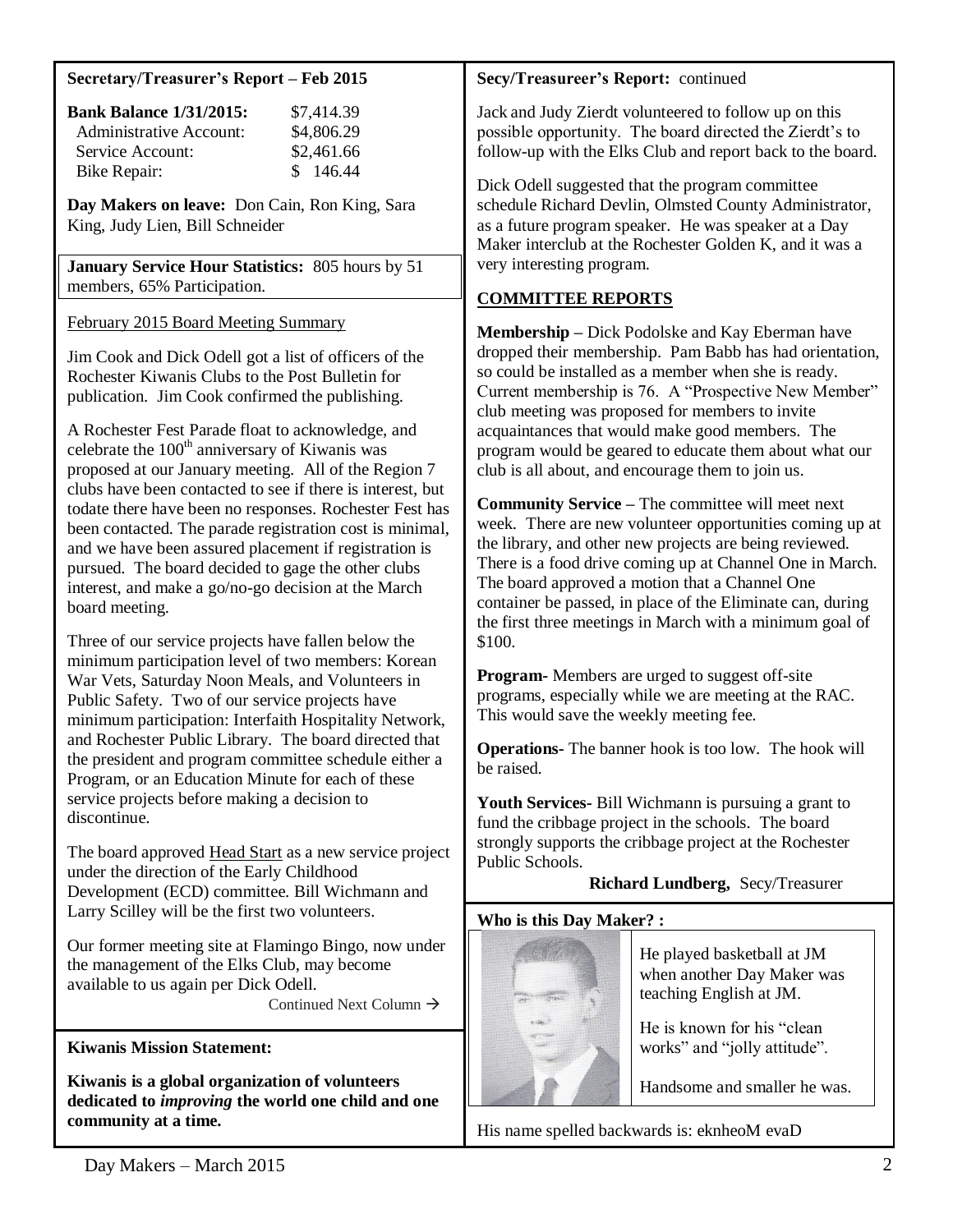#### **Boys and Girls Builders Club:**

By matching passions with community needs, the young leaders of our Builders/Torch Club identified a strong need to gather food for Channel 1 Food Bank, especially in the Spring. They found out that the food shelf supplies dwindle after the holidays, so they partnered with Wal-Mart and created an event called Can Art Contest.



Based on models from other states, the group designed a contest in which companies and organizations raced to build the best, most creative sculpture from a preset box of canned and dry goods. Wal-Mart supplied the food, and they made the selection based on the greatest needs of the food shelf.

Organizations who wanted to participate brought in a minimum of 25 food items for donation. Four outside organizations competed and three different groups of Club members joined in.



This first annual event brought in over 700 pounds of non-perishable food and hygiene items for donation to the Channel 1 Food Bank. We plan to build on the event this year, gathering even more resources to support our local food bank.

**Bill Wichman**

#### **President's Corner:** Continued from page 1

REMEMBER that instead of passing the Eliminate can around for donations the first three Tuesdays in March, we will pass a container around instead for donations for Channel One. Our goal is to collect \$100 as one way our club can celebrate Kiwanis International's 100th anniversary. So bring your change to those three meetings so we can meet our goal. It was decided that \$100 would buy more food than collecting 100 cans or boxes of food.

It was nice to have Sunny Zheng, secretary from Century Key Club, attend our meeting this past week and let us know what the Key Club is doing. For any of you that would be interested in helping the Century Key Club members with fund raising, here is their contact information - [centurykeyclub1415@gmail.com.](mailto:centurykeyclub1415@gmail.com) She said that they would be willing to help with any chores you may have.

Our trivia from the "Timeline of KI's History" for this month has to do with Key Club. In 1925, Kiwanis sponsors the first Key Club, at Sacramento High School in California.

 **Judy Zierdt** Day Makers President 2014-2015

### **New Day Makers Logos:**



**Dick Odell**